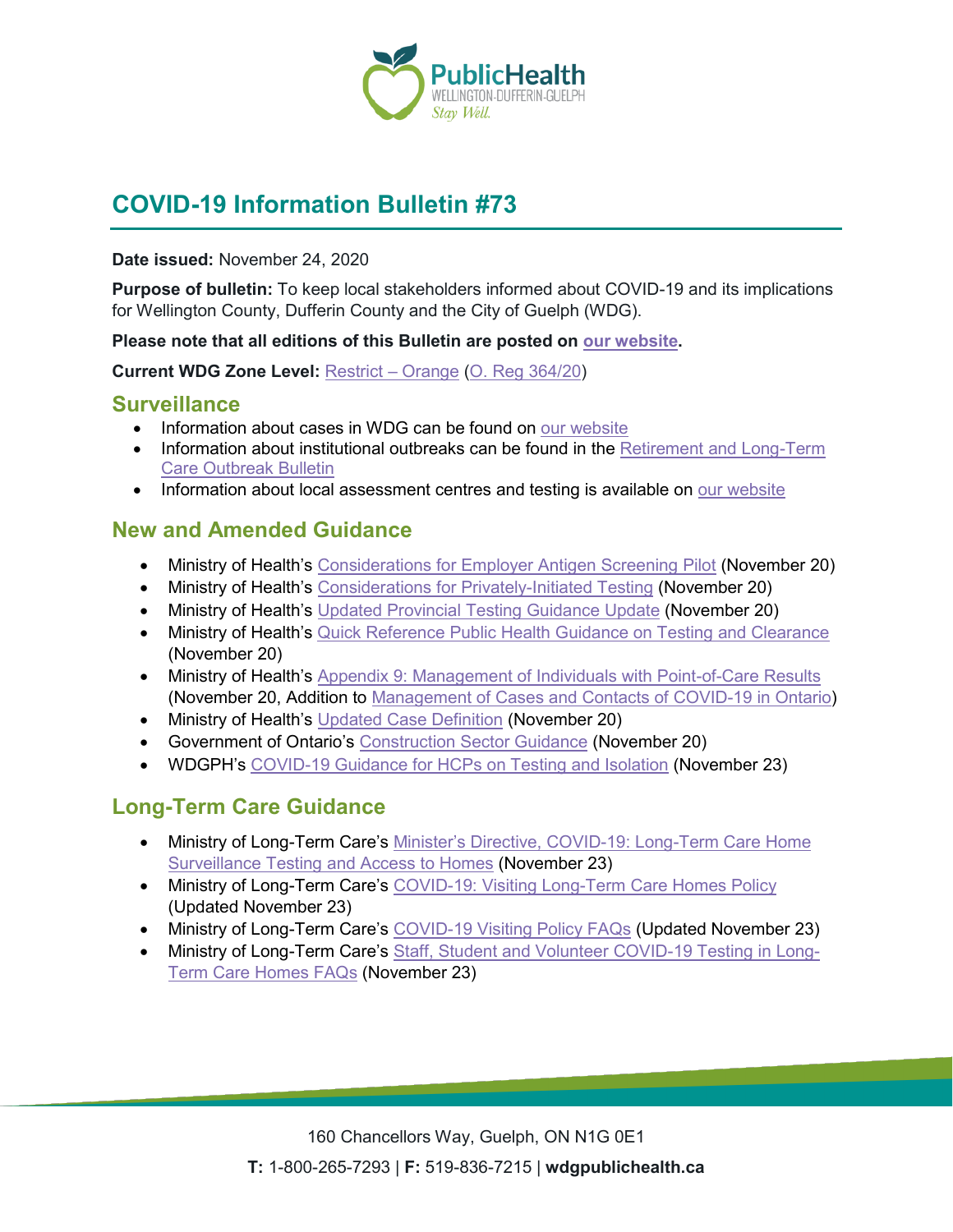

### **Personal Service Settings Guidance**

- WDGPH's [COVID-19 Guidelines for Personal Service Settings](https://www.wdgpublichealth.ca/sites/default/files/wdg_pss_covid-19_guidelines_orange_restrict_red_control_nov_19_2020.pdf) (November 19)
- WDGPH's [COVID-19 Guidance for Hair Salons and Barbershops](https://www.wdgpublichealth.ca/sites/default/files/wdg_hair_salon_fact_sheet_orange_protect_red_control_nov_19_2020.pdf) (November 19)
- WDGPH's [COVID-19 Guidance for Nail Salons and Spas](https://www.wdgpublichealth.ca/sites/default/files/wdg_nail_salon_fact_sheet_orange_restrict_red_control_nov_19_2020.pdf) (November 19)
- WDGPH's [COVID-19 Guidance for Tattooing and Body Piercing](https://www.wdgpublichealth.ca/sites/default/files/wdg_tattoo_studio_fact_sheet_orange_restrict_red_control_nov_19_2020.pdf) (November 19)

### **Ontario Extends COVID-19 Orders**

The [Government of Ontario](https://news.ontario.ca/en/release/59282/ontario-extends-covid-19-orders) has extended all orders currently in force under the *Reopening Ontario (A Flexible Response to COVID-19) Act, 2020* (ROA) until December 21, 2020. The list of orders under the ROA that have been extended can be found online on the [Government of](https://www.ontario.ca/laws/statute/20r17)  [Ontario's website.](https://www.ontario.ca/laws/statute/20r17)

### **COVID-19 Cases in WDG**

- The [Status of Cases in WDG](https://wdgpublichealth.ca/your-health/covid-19-information-public/status-cases-wdg) dashboard will be updated as of December 1 to include daily case data broken down by municipality. Public Health has been reviewing publicly available information on an ongoing basis throughout the pandemic and has been looking at ways to give regional partners and the public more granular information. Local level data has been a frequent request and Public Health has worked to validate a process that could deliver this information efficiently and protect individual privacy. We have continued to work on adding data to our public dashboard since the start of the pandemic and will seek to continue to add to and improve the dashboard and hope to add additional information in the coming weeks and months.
- We have added a shortcut to our *COVID-19 Cases in WDG* dashboard to our Popular Topics menu on the website. This menu appears on every page on our website, making the case data page easy to access from anywhere you are on the website.



# **Dufferin-Caledon COVID-19, Cold & Flu Clinic (Not an AC)**

Residents of Dufferin-Caledon with COVID-19, cold and/or flu symptoms may visit the local [COVID-19, Cold](https://wdgpublichealth.ca/your-health/covid-19-information-public/testing-and-assessment-centres-wdg/dufferin-caledon-covid-19) & Flu Clinic for assessment and care. (Please note this is not a COVID-19 assessment centre.)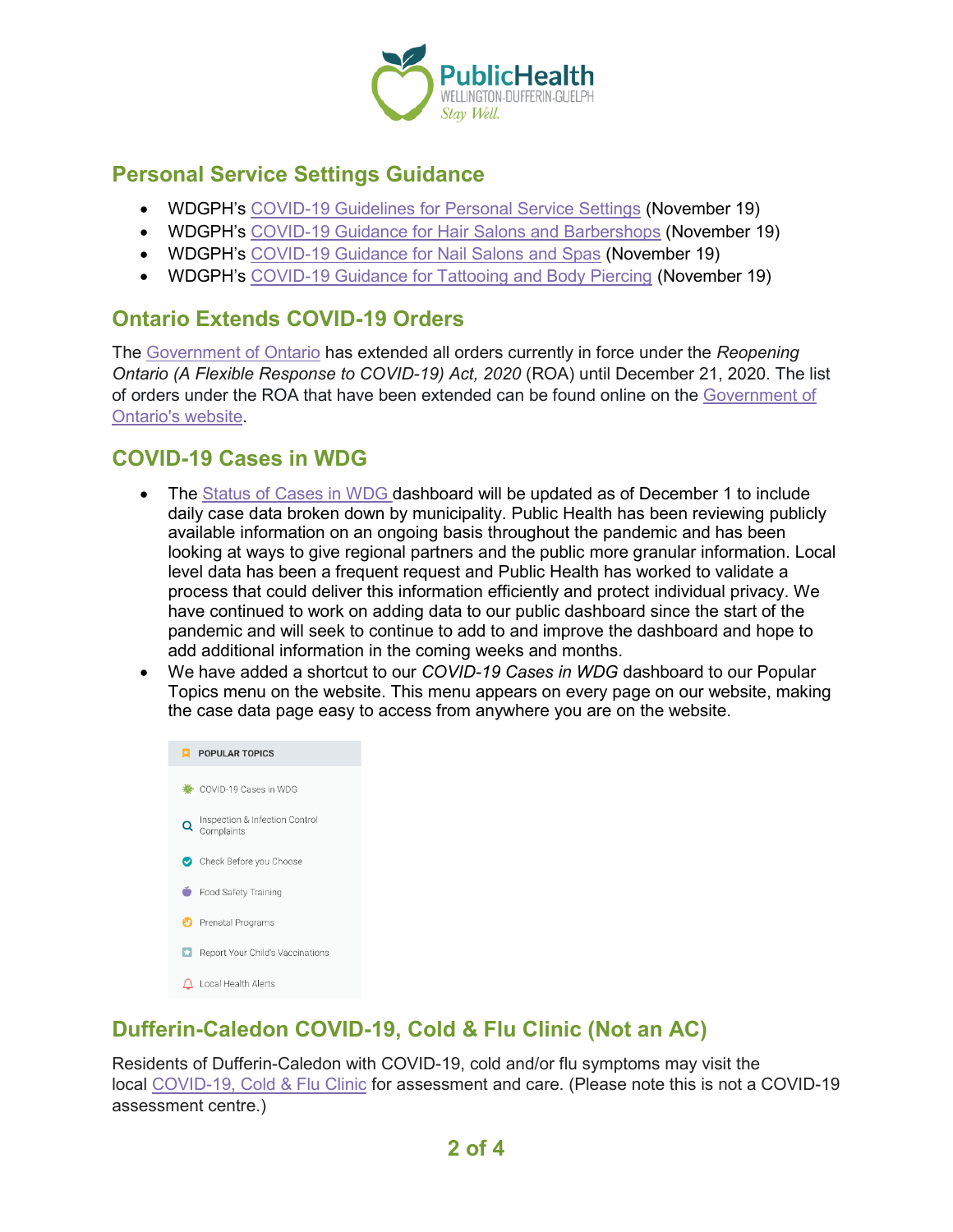

#### **Announcements and Changes to Services**

- On November 24, the [Government of Ontario](https://news.ontario.ca/en/release/59330/ontario-deploys-rapid-testing-to-support-covid-19-response) announced it has deployed new COVID-19 rapid tests to provide faster results in regions of high transmission and rural and remote areas
- On November 23, the [Government of Ontario](https://news.ontario.ca/en/release/59318/ontario-appoints-new-ministers-covid-19-vaccine-distribution-task-force) announced the creation of the Ministers' COVID-19 Vaccine Distribution Task Force, building on the steps the government has been taking to prepare for the delivery of a vaccine.
- On November 23, [Christine Elliott, Deputy Premier and Minister of Health,](https://news.ontario.ca/en/statement/59315/motion-tabled-to-reappoint-chief-medical-officer-of-health) announced that Dr. David Williams has agreed to remain Ontario's Chief Medical Officer of Health, should the motion be passed.
- On November 23, the [Government of Canada](https://www.canada.ca/en/revenue-agency/news/2020/11/canada-revenue-agency-opens-applications-for-the-canada-emergency-rent-subsidy.html) opened the Canada Emergency Rent Subsidy (CERS) to receive applications from qualifying organizations.
- On November 20, the [Government of Ontario](https://news.ontario.ca/en/release/59305/ontario-taking-further-action-to-stop-the-spread-of-covid-19) announced that the province would move Toronto and Peel into Lockdown effective November 23.
- On November 20, the [Government of Ontario](https://news.ontario.ca/en/release/59292/ontario-adding-3000-new-and-upgraded-long-term-care-spaces) announced it is moving forward with 29 new long-term care projects, which will lead to an additional 3,000 new and upgraded long-term care spaces across the province.
- On November 20, the [Government of Ontario](https://news.ontario.ca/en/release/59276/ontario-launches-workplace-education-and-enforcement-campaigns) announced it is launching a series of education and enforcement campaigns to ensure businesses across the province are taking the necessary steps to keep employees, consumers and the public safe from COVID-19.

#### **Additional Resources**

- [Planning for Palliative Care Delivery During the COVID-19 Pandemic](https://ohwestcovid19.ca/wp-content/uploads/2020/11/20201124-Planning-for-Palliative-Care-During-COVID-Nov-12-2020.pdf) (November 24)
- [COVID-19: Plan a Safe Holiday or Celebration](https://www.canada.ca/en/public-health/services/diseases/2019-novel-coronavirus-infection/guidance-documents/plan-safe-holiday-celebration.html) (November 23)
- [COVID-19: Safety Advice for Private Indoor Gatherings](https://www.canada.ca/en/public-health/services/diseases/2019-novel-coronavirus-infection/prevention-risks/measures-reduce-community/private-indoor-gatherings.html) (November 23)
- [For Travellers Without Symptoms Returning to Canada](https://www.canada.ca/en/public-health/services/publications/diseases-conditions/2019-novel-coronavirus-information-sheet.html) (November 21)
- [For Travellers With Symptoms Returning to Canada](https://www.canada.ca/en/public-health/services/publications/diseases-conditions/travellers-with-symptoms-return-canada.html) (November 21)
- [For Persons Exempt from Mandatory Quarantine](https://www.canada.ca/en/public-health/services/publications/diseases-conditions/covid-19-information-essential-service-workers.html) (November 21)
- [Resources to Help Prevent COVID-19 in the Workplace](https://www.ontario.ca/page/resources-prevent-covid-19-workplace) (November 19)
- [Reduce Your Risk from COVID-19](https://www.publichealthontario.ca/-/media/documents/ncov/factsheet/2020/05/factsheet-covid-19-immunocompromised.pdf?la=en) (November 18)

#### **Contact Information for Additional Support**

#### **WDGPH COVID-19 Call Centre**

- **For health-related questions**, including symptoms, close contacts or travel:
	- o Call 519-822-2715 ext. 7006
	- $\circ$  Available Monday Friday from 9:00 a.m. 4:00 p.m. and Saturday 9:00 a.m. 3:30 p.m.